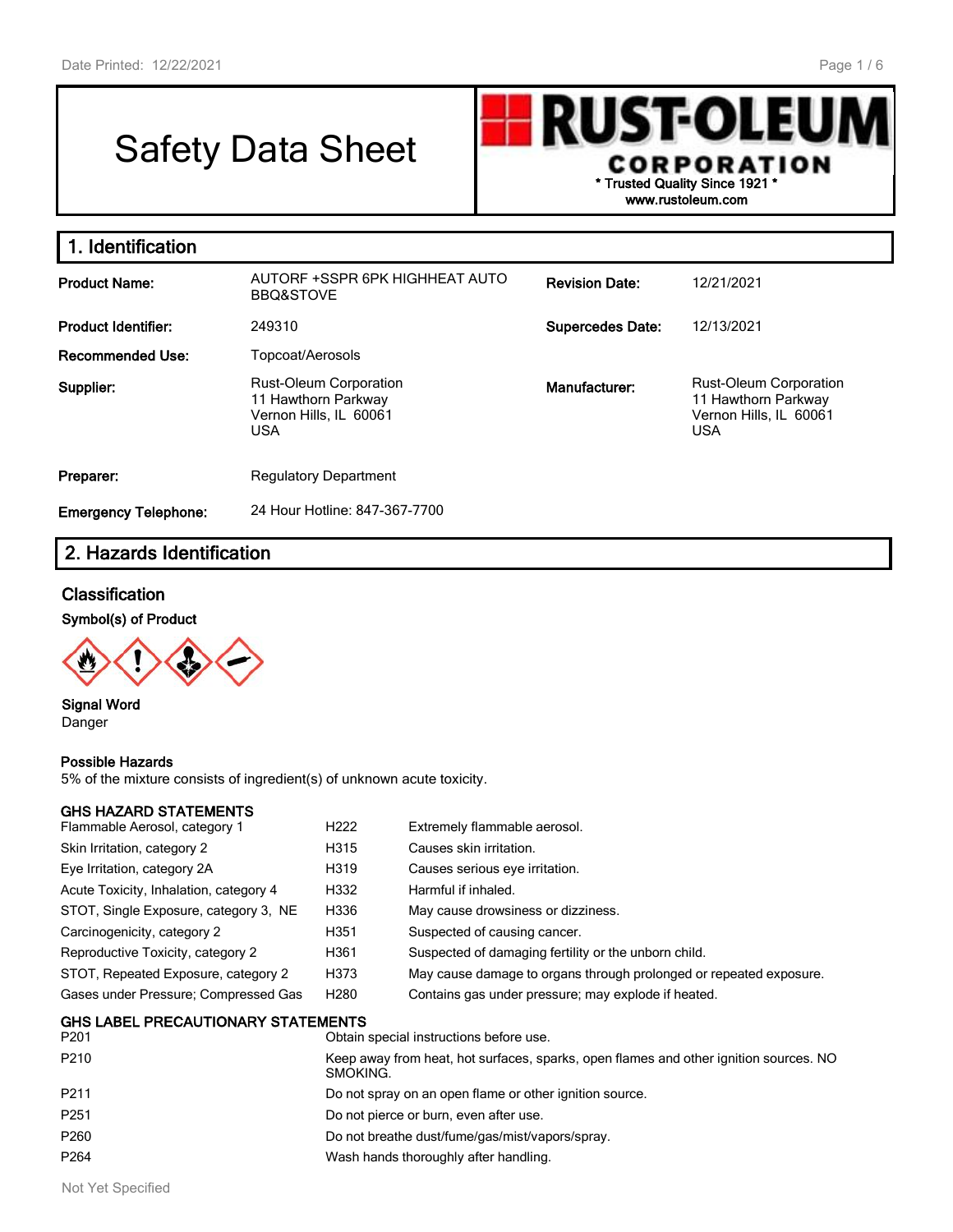| Date Printed: 12/22/2021 | Page 2/6                                                                                                                            |
|--------------------------|-------------------------------------------------------------------------------------------------------------------------------------|
| P271                     | Use only outdoors or in a well-ventilated area.                                                                                     |
| P <sub>280</sub>         | Wear protective gloves/protective clothing/eye protection/face protection.                                                          |
| P312                     | Call a POISON CENTER or doctor/physician if you feel unwell.                                                                        |
| P321                     | For specific treatment see label.                                                                                                   |
| P405                     | Store locked up.                                                                                                                    |
| P501                     | Dispose of contents/container in accordance with local, regional and national regulations.                                          |
| P302+P352                | IF ON SKIN: Wash with plenty of soap and water.                                                                                     |
| P304+P340                | IF INHALED: Remove person to fresh air and keep comfortable for breathing.                                                          |
| P305+P351+P338           | IF IN EYES: Rinse cautiously with water for several minutes. Remove contact lenses, if present<br>and easy to do. Continue rinsing. |
| P308+P313                | IF exposed or concerned: Get medical advice/attention.                                                                              |
| P332+P313                | If skin irritation occurs: Get medical advice/attention.                                                                            |
| P337+P313                | If eye irritation persists: Get medical advice/attention.                                                                           |
| P403+P233                | Store in a well-ventilated place. Keep container tightly closed.                                                                    |
| P410+P403                | Protect from sunlight. Store in a well-ventilated place.                                                                            |
| P410+P412                | Protect from sunlight. Do not expose to temperatures exceeding $50^{\circ}$ C (122 $^{\circ}$ F).                                   |
| P362+P364                | Take off contaminated clothing and wash it before reuse.                                                                            |

# **3. Composition / Information on Ingredients**

#### **HAZARDOUS SUBSTANCES**

| <b>Chemical Name</b>            | CAS-No.        | Wt.%<br><u>Range</u> | <b>GHS Symbols</b>    | <b>GHS Statements</b>        |
|---------------------------------|----------------|----------------------|-----------------------|------------------------------|
| Acetone                         | 67-64-1        | $25 - 50$            | GHS02-GHS07           | H225-319-332-336             |
| Propane                         | 74-98-6        | $10 - 25$            | GHS04                 | H <sub>280</sub>             |
| Xylenes (o-, m-, p- Isomers)    | 1330-20-7      | $10 - 25$            | GHS02-GHS07           | H226-315-319-332             |
| n-Butane                        | 106-97-8       | $2.5 - 10$           | GHS04                 | H <sub>280</sub>             |
| C.I. Pigment Black 26           | 68186-94-7     | $2.5 - 10$           | Not Available         | Not Available                |
| Ethylbenzene                    | $100 - 41 - 4$ | $2.5 - 10$           | GHS02-GHS07-<br>GHS08 | H225-304-332-351-373         |
| Hydrous Magnesium Silicate      | 14807-96-6     | $2.5 - 10$           | Not Available         | Not Available                |
| Solvent Naphtha, Light Aromatic | 64742-95-6     | $1.0 - 2.5$          | GHS07-GHS08           | H304-332                     |
| Copper Chromite Black Spinel    | 68186-91-4     | $1.0 - 2.5$          | Not Available         | Not Available                |
| 1,2,4-Trimethylbenzene          | 95-63-6        | $1.0 - 2.5$          | GHS02-GHS07-<br>GHS08 | H226-304-315-319-332-335     |
| <b>Zinc Oxide</b>               | 1314-13-2      | $0.1 - 1.0$          | Not Available         | Not Available                |
| Carbon Black                    | 1333-86-4      | $0.1 - 1.0$          | Not Available         | Not Available                |
| Toluene                         | 108-88-3       | $0.1 - 1.0$          | GHS02-GHS07-<br>GHS08 | H225-304-315-332-336-361-373 |

# **4. First-Aid Measures**

**FIRST AID - EYE CONTACT:** Immediately flush eyes with plenty of water for at least 15 minutes holding eyelids open. Get medical attention. Do NOT allow rubbing of eyes or keeping eyes closed.

**FIRST AID - SKIN CONTACT:** Wash skin with soap and water. Remove contaminated clothing. Get medical attention if irritation develops or persists.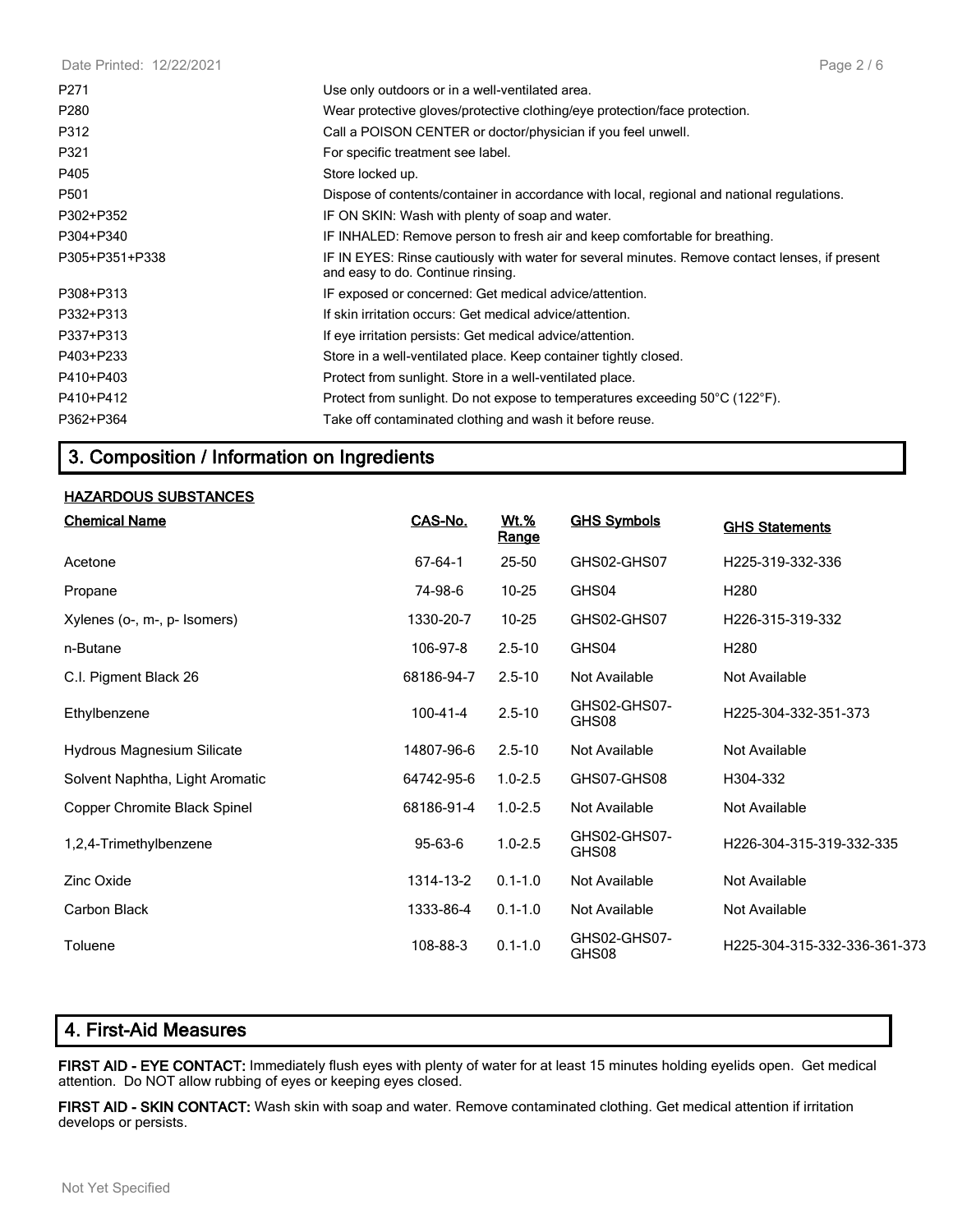**FIRST AID - INHALATION:** Remove to fresh air. If not breathing, give artificial respiration. If breathing is difficult, give oxygen. Get immediate medical attention. Do NOT use mouth-to-mouth resuscitation. If you experience difficulty in breathing, leave the area to obtain fresh air. If continued difficulty is experienced, get medical assistance immediately.

**FIRST AID - INGESTION:** Aspiration hazard: Do not induce vomiting or give anything by mouth because this material can enter the lungs and cause severe lung damage. Get immediate medical attention. If swallowed, get medical attention.

## **5. Fire-Fighting Measures**

**EXTINGUISHING MEDIA:** Alcohol Film Forming Foam, Carbon Dioxide, Dry Chemical, Dry Sand, Water Fog

**UNUSUAL FIRE AND EXPLOSION HAZARDS:** Water spray may be ineffective. Closed containers may explode when exposed to extreme heat due to buildup of steam. Closed containers may explode when exposed to extreme heat. Vapors may form explosive mixtures with air. Vapors can travel to a source of ignition and flash back. Isolate from heat, electrical equipment, sparks and open flame. Perforation of the pressurized container may cause bursting of the can. FLASH POINT IS LESS THAN -7°C (20°F). EXTREMELY FLAMMABLE LIQUID AND VAPOR!

**SPECIAL FIREFIGHTING PROCEDURES:** Water may be used to cool closed containers to prevent pressure buildup and possible autoignition or explosion. Full protective equipment including self-contained breathing apparatus should be used. Evacuate area and fight fire from a safe distance. Use water spray to keep fire-exposed containers cool. Containers may explode when heated.

**Special Fire and Explosion Hazard (Combustible Dust):** No Information

## **6. Accidental Release Measures**

**STEPS TO BE TAKEN IF MATERIAL IS RELEASED OR SPILLED:** Contain spilled liquid with sand or earth. DO NOT use combustible materials such as sawdust. Isolate the hazard area and deny entry to unnecessary and unprotected personnel. Remove all sources of ignition, ventilate area and remove with inert absorbent and non-sparking tools. Dispose of according to local, state (provincial) and federal regulations. Do not incinerate closed containers. Ventilate area, isolate spilled material, and remove with inert absorbent. Dispose of contaminated absorbent, container, and unused contents in accordance with local, state, and federal regulations.

## **7. Handling and Storage**

**HANDLING:** Wash thoroughly after handling. Wash hands before eating. Remove contaminated clothing and launder before reuse. Use only in a well-ventilated area. Use only with adequate ventilation. Follow all SDS and label precautions even after container is emptied because it may retain product residues. Avoid breathing fumes, vapors, or mist. Avoid contact with eyes, skin and clothing. **STORAGE:** Keep containers tightly closed. Isolate from heat, electrical equipment, sparks and open flame. Contents under pressure. Do not store above 120°F (49°C). Store large quantities in buildings designed and protected for storage of flammable aerosols. Keep away from heat, sparks, flame and sources of ignition. Contents under pressure. Do not expose to heat or store above 120°F (49°C). Avoid excess heat. Product should be stored in tightly sealed containers and protected from heat, moisture, and foreign materials.

**Advice on Safe Handling of Combustible Dust:** No Information

| <b>Chemical Name</b>               | CAS-No.        | Weight %<br>Less Than | <b>ACGIH TLV-</b><br><b>TWA</b> | <b>ACGIH TLV-</b><br><b>STEL</b> | <b>OSHA PEL-</b><br><b>TWA</b> | <b>OSHA PEL-</b><br><b>CEILING</b> |
|------------------------------------|----------------|-----------------------|---------------------------------|----------------------------------|--------------------------------|------------------------------------|
| Acetone                            | 67-64-1        | 45.0                  | 250 ppm                         | 500 ppm                          | $1000$ ppm                     | <b>N.E.</b>                        |
| Propane                            | 74-98-6        | 20.0                  | N.E.                            | N.E.                             | 1000 ppm                       | N.E.                               |
| Xylenes (o-, m-, p- Isomers)       | 1330-20-7      | 15.0                  | $100$ ppm                       | $150$ ppm                        | $100$ ppm                      | N.E.                               |
| n-Butane                           | 106-97-8       | 10.0                  | N.E.                            | $1000$ ppm                       | N.E.                           | N.E.                               |
| C.I. Pigment Black 26              | 68186-94-7     | 5.0                   | $0.02 \text{ mg/m}$ 3           | N.E.                             | N.E.                           | $5 \text{ mg/m}$                   |
| Ethylbenzene                       | $100 - 41 - 4$ | 5.0                   | 20 ppm                          | N.E.                             | $100$ ppm                      | N.E.                               |
| <b>Hydrous Magnesium Silicate</b>  | 14807-96-6     | 5.0                   | $2 \text{ mg/m}$                | N.E.                             | N.E.                           | N.E.                               |
| Solvent Naphtha, Light<br>Aromatic | 64742-95-6     | 5.0                   | N.E.                            | N.E.                             | N.E.                           | N.E.                               |
| Copper Chromite Black Spinel       | 68186-91-4     | 5.0                   | mg/m3                           | N.E.                             | $0.5 \text{ mg/m}$ 3           | N.E.                               |
| 1.2.4-Trimethylbenzene             | 95-63-6        | 5.0                   | <b>N.E.</b>                     | N.E.                             | N.E.                           | N.E.                               |
| Zinc Oxide                         | 1314-13-2      | 1.0                   | $2 \text{ mg/m}$                | $10 \text{ mg/m}$                | $5 \,\mathrm{mq/m}$            | N.E.                               |
| Carbon Black                       | 1333-86-4      | 1.0                   | $3$ mg/m $3$                    | N.E.                             | $3.5 \text{ mg/m}$             | N.E.                               |
| Toluene                            | 108-88-3       | 1.0                   | 20 ppm                          | N.E.                             | $200$ ppm                      | $300$ ppm                          |

## **8. Exposure Controls / Personal Protection**

#### **PERSONAL PROTECTION**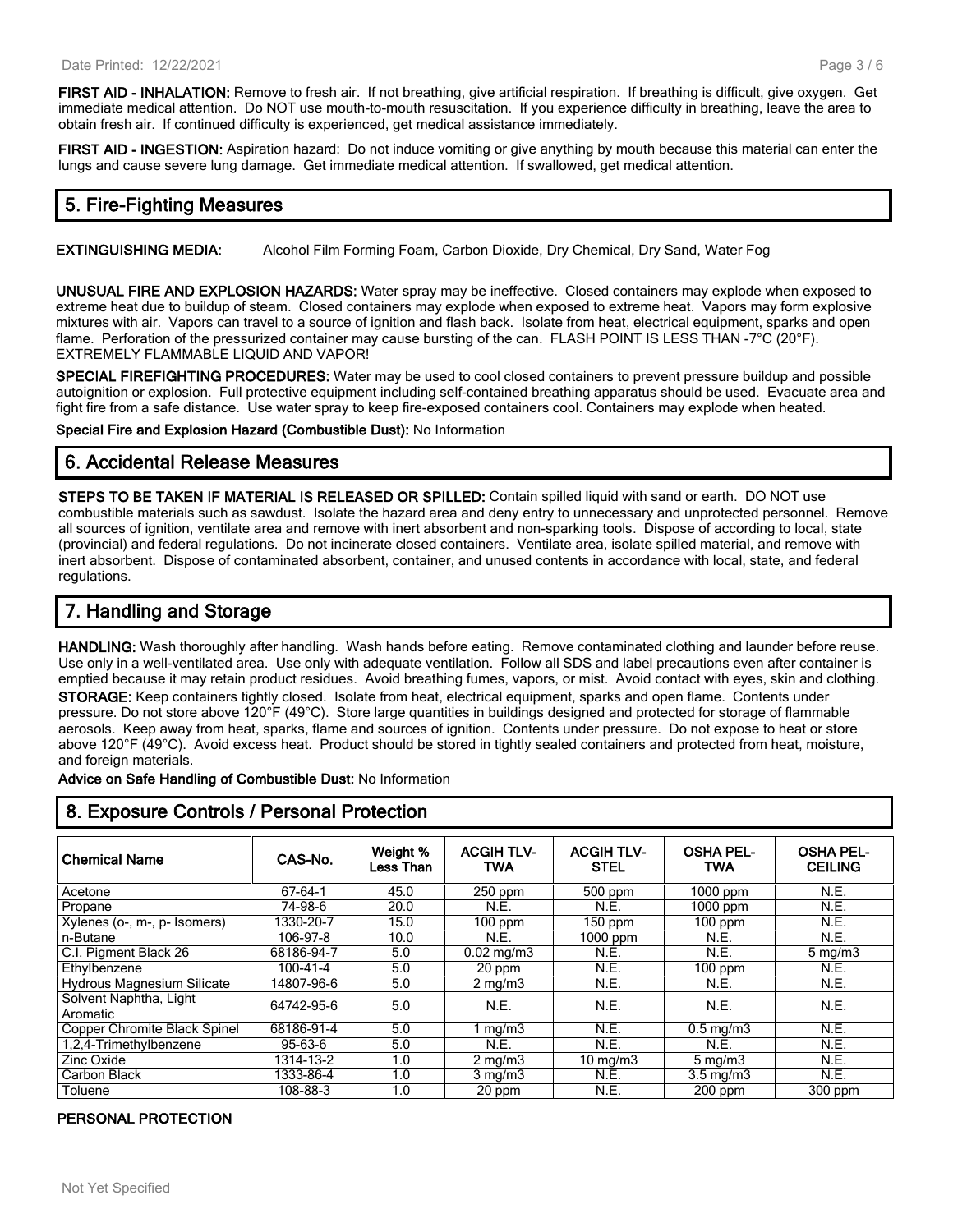**ENGINEERING CONTROLS:** Provide general dilution of local exhaust ventilation in volume and pattern to keep TLV of hazardous ingredients below acceptable limits. Use process enclosures, local exhaust ventilation, or other engineering controls to control airborne levels below recommended exposure limits. Use explosion-proof ventilation equipment. Prevent build-up of vapors by opening all doors and windows to achieve cross-ventilation.

**RESPIRATORY PROTECTION:** A respiratory protection program that meets OSHA 1910.134 and ANSI Z88.2 requirements must be followed whenever workplace conditions warrant a respirator's use. A NIOSH/MSHA approved air purifying respirator with organic vapor cartridge or canister may be permissible under certain circumstances where airborne concentrations are expected to exceed exposure limits.

**SKIN PROTECTION:** Use impervious gloves to prevent skin contact and absorption of this material through the skin.

**EYE PROTECTION:** Use safety eyewear designed to protect against splash of liquids.

**OTHER PROTECTIVE EQUIPMENT:** Refer to safety supervisor or industrial hygienist for further guidance regarding types of personal protective equipment and their applications. Refer to safety supervisor or industrial hygienist for further information regarding personal protective equipment and its application.

**HYGIENIC PRACTICES:** Wash thoroughly with soap and water before eating, drinking or smoking. Remove contaminated clothing immediately and launder before reuse.

**Engineering Measures for Combustible Dust:** No Information

## **9. Physical and Chemical Properties**

| Appearance:                 | Aerosolized Mist           | <b>Physical State:</b>            | Liguid       |
|-----------------------------|----------------------------|-----------------------------------|--------------|
| Odor:                       | Solvent Like               | <b>Odor Threshold:</b>            | N.E.         |
| <b>Specific Gravity:</b>    | 0.772                      | pH:                               | N.A.         |
| Freeze Point, °C:           | N.D.                       | <b>Viscosity:</b>                 | N.D.         |
| <b>Solubility in Water:</b> | Slight                     | Partition Coefficient, n-octanol/ |              |
| Decomposition Temp., °C:    | N.D.                       | water:                            | N.D.         |
| Boiling Range, °C:          | $-37 - 537$                | <b>Explosive Limits, vol%:</b>    | $1.0 - 13.0$ |
| Flammability:               | <b>Supports Combustion</b> | Flash Point, °C:                  | -96          |
| <b>Evaporation Rate:</b>    | <b>Faster than Ether</b>   | Auto-Ignition Temp., °C:          | N.D.         |
| <b>Vapor Density:</b>       | Heavier than Air           | Vapor Pressure:                   | N.D.         |
|                             |                            |                                   |              |

(See "Other information" Section for abbreviation legend)

# **10. Stability and Reactivity**

**Conditions to Avoid:** Avoid temperatures above 120°F (49°C). Avoid all possible sources of ignition.

**Incompatibility:** Incompatible with strong oxidizing agents, strong acids and strong alkalies.

**Hazardous Decomposition:** By open flame, carbon monoxide and carbon dioxide. When heated to decomposition, it emits acrid smoke and irritating fumes. Contains solvents which may form carbon monoxide, carbon dioxide, and formaldehyde.

**Hazardous Polymerization:** Will not occur under normal conditions.

**Stability:** This product is stable under normal storage conditions.

# **11. Toxicological Information**

**EFFECTS OF OVEREXPOSURE - EYE CONTACT:** Causes Serious Eye Irritation

**EFFECTS OF OVEREXPOSURE - SKIN CONTACT:** Substance may cause slight skin irritation. May be absorbed through the skin in harmful amounts. Prolonged or repeated contact may cause skin irritation.

**EFFECTS OF OVEREXPOSURE - INHALATION:** Harmful if inhaled. High gas, vapor, mist or dust concentrations may be harmful if inhaled. Avoid breathing fumes, spray, vapors, or mist. High vapor concentrations are irritating to the eyes, nose, throat and lungs. Prolonged or excessive inhalation may cause respiratory tract irritation. Constituents of this product include crystalline silica dust which ,if inhalable, can may cause silicosis, a form of progressive pulmonary fibrosis. Inhalable crystalline silica is listed by IARC as a group I carcinogen (lung) based on sufficient evidence in occupationally exposed humans and sufficient evidence in animals. Crystalline silica is also listed by the NTP as a known human carcinogen. Constituents may also contain asbestiform or nonasbestiform tremolite or other silicates as impurities, and above de minimus exposure to these impurities in inhalable form may be carcinogenic or cause other serious lung problems.

#### **EFFECTS OF OVEREXPOSURE - INGESTION:** Harmful if swallowed.

**EFFECTS OF OVEREXPOSURE - CHRONIC HAZARDS:** May cause central nervous system disorder (e.g., narcosis involving a loss of coordination, weakness, fatigue, mental confusion, and blurred vision) and/or damage. High concentrations may lead to central nervous system effects (drowsiness, dizziness, nausea, headaches, paralysis, and blurred vision) and/or damage. Reports have associated repeated and prolonged occupational overexposure to solvents with permanent brain and nervous system damage. Overexposure to xylene in laboratory animals has been associated with liver abnormalities, kidney, lung, spleen, eye and blood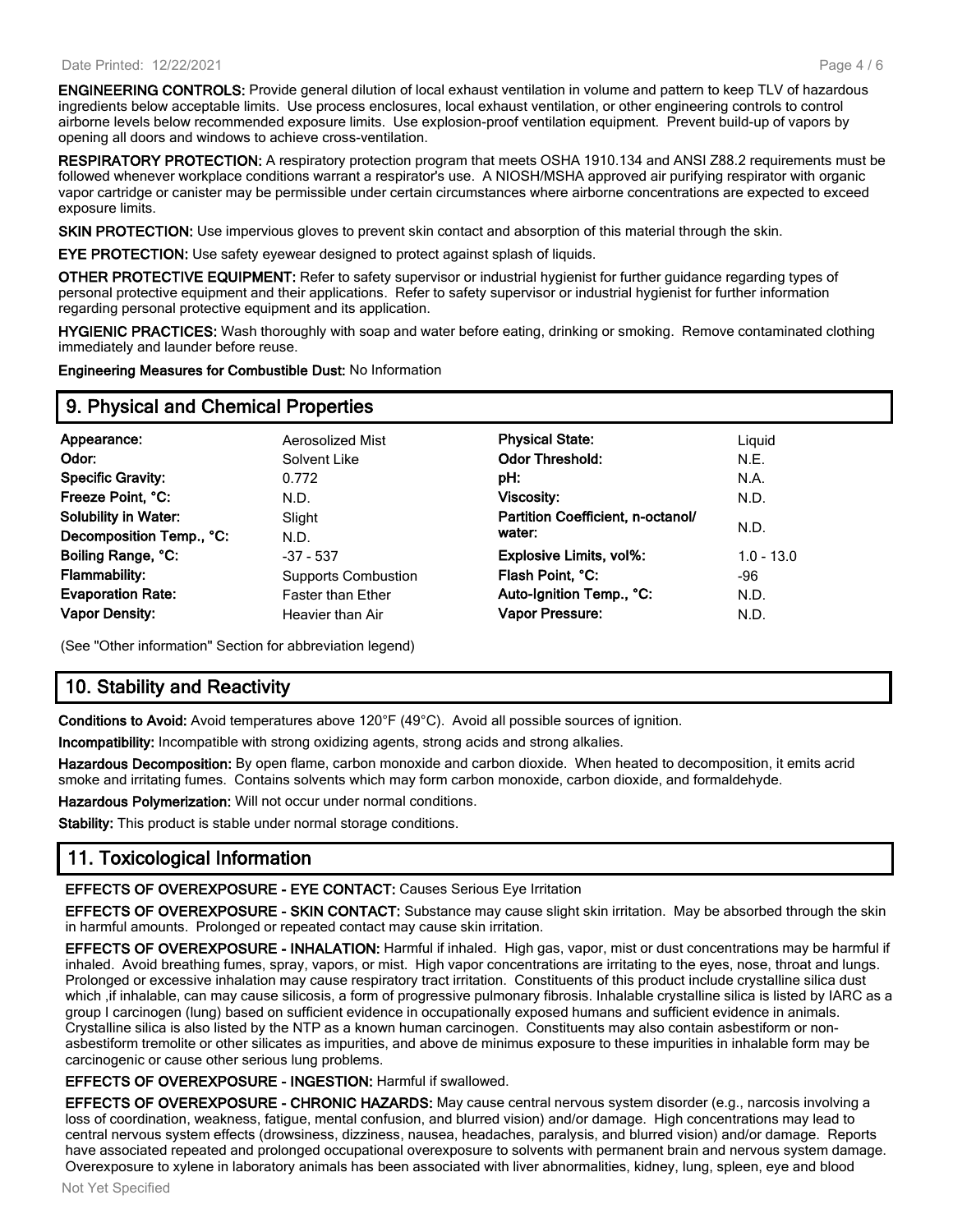#### Date Printed: 12/22/2021

damage as well as reproductive disorders. Effects in humans, due to chronic overexposure, have included liver, cardiac abnormalities and nervous system damage. Contains carbon black. Chronic inflammation, lung fibrosis, and lung tumors have been observed in some rats experimentally exposed for long periods of time to excessive concentrations of carbon black and several insoluble fine dust particles. Tumors have not been observed in other animal species (i.e., mouse and hamster) under similar circumstances and study conditions. Epidemiological studies of North American workers show no evidence of clinically significant adverse health effects due to occupational exposure to carbon black.

Carbon black is listed as a Group 2B-"Possibly carcinogenic to humans" by IARC and is proposed to be listed as A4- "not classified as a human carcinogen" by the American Conference of Governmental Industrial Hygienists. Significant exposure is not anticipated during brush application or drying. Risk of overexposure depends on duration and level of exposure to dust from repeated sanding of surfaces or spray mist and the actual concentration of carbon black in the formula. IARC lists Ethylbenzene as a possible human carcinogen (group 2B). May cause genetic defects. May damage fertility or the unborn child.

**PRIMARY ROUTE(S) OF ENTRY:** Eye Contact, Ingestion, Inhalation, Skin Absorption, Skin Contact

# **ACUTE TOXICITY VALUES**

#### **The acute effects of this product have not been tested. Data on individual components are tabulated below:**

| CAS-No.    | <b>Chemical Name</b>              | Oral LD50        | Dermal LD50         | Vapor LC50     |
|------------|-----------------------------------|------------------|---------------------|----------------|
| 67-64-1    | Acetone                           | 5800 mg/kg Rat   | >15700 mg/kg Rabbit | 50.1 mg/L Rat  |
| 1330-20-7  | Xylenes (o-, m-, p- Isomers)      | 3500 mg/kg Rat   | >4350 mg/kg Rabbit  | 29.08 mg/L Rat |
| 106-97-8   | n-Butane                          | N.E.             | N.E.                | 658 mg/L Rat   |
| 100-41-4   | Ethylbenzene                      | 3500 mg/kg Rat   | 15400 mg/kg Rabbit  | 17.4 mg/L Rat  |
| 14807-96-6 | <b>Hydrous Magnesium Silicate</b> | 6000             | N.E.                | 30             |
| 64742-95-6 | Solvent Naphtha, Light Aromatic   | 8400 mg/kg Rat   | >2000 mg/kg Rabbit  | N.E.           |
| 95-63-6    | 1,2,4-Trimethylbenzene            | 3280 mg/kg Rat   | >3160 mg/kg Rabbit  | 18 mg/L Rat    |
| 1314-13-2  | Zinc Oxide                        | >5000 mg/kg Rat  | >2000 mg/kg Rat     | N.E.           |
| 1333-86-4  | Carbon Black                      | >15400 mg/kg Rat | N.E.                | N.E.           |
| 108-88-3   | Toluene                           | 2600 mg/kg Rat   | 12000 mg/kg Rabbit  | 12.5 mg/L Rat  |

N.E. - Not Established

## **12. Ecological Information**

**ECOLOGICAL INFORMATION:** Product is a mixture of listed components. Product is a mixture of listed components.

## **13. Disposal Information**

**DISPOSAL INFORMATION:** Dispose of material in accordance to local, state, and federal regulations and ordinances. Do not incinerate closed containers. This product as supplied is a USEPA defined ignitable hazardous waste. Dispose of unusable product as a hazardous waste (D001) in accordance with local, state, and federal regulation.

## **14. Transport Information**

| <b>UN Number:</b>            | Domestic (USDOT)<br>N.A.                       | International (IMDG)<br>1950 | Air (IATA)<br>1950  | <b>TDG (Canada)</b><br>N.A. |
|------------------------------|------------------------------------------------|------------------------------|---------------------|-----------------------------|
| <b>Proper Shipping Name:</b> | Paint and Related Spray<br>Products in Ltd Qty | Aerosols                     | Aerosols, flammable | Aerosols                    |
| <b>Hazard Class:</b>         | N.A.                                           | $\overline{2}$               | 2.1                 | N.A.                        |
| <b>Packing Group:</b>        | N.A.                                           | N.A.                         | N.A.                | N.A.                        |
| <b>Limited Quantity:</b>     | Yes                                            | Yes                          | Yes                 | Yes                         |

## **15. Regulatory Information**

## **U.S. Federal Regulations:**

#### **CERCLA - SARA Hazard Category**